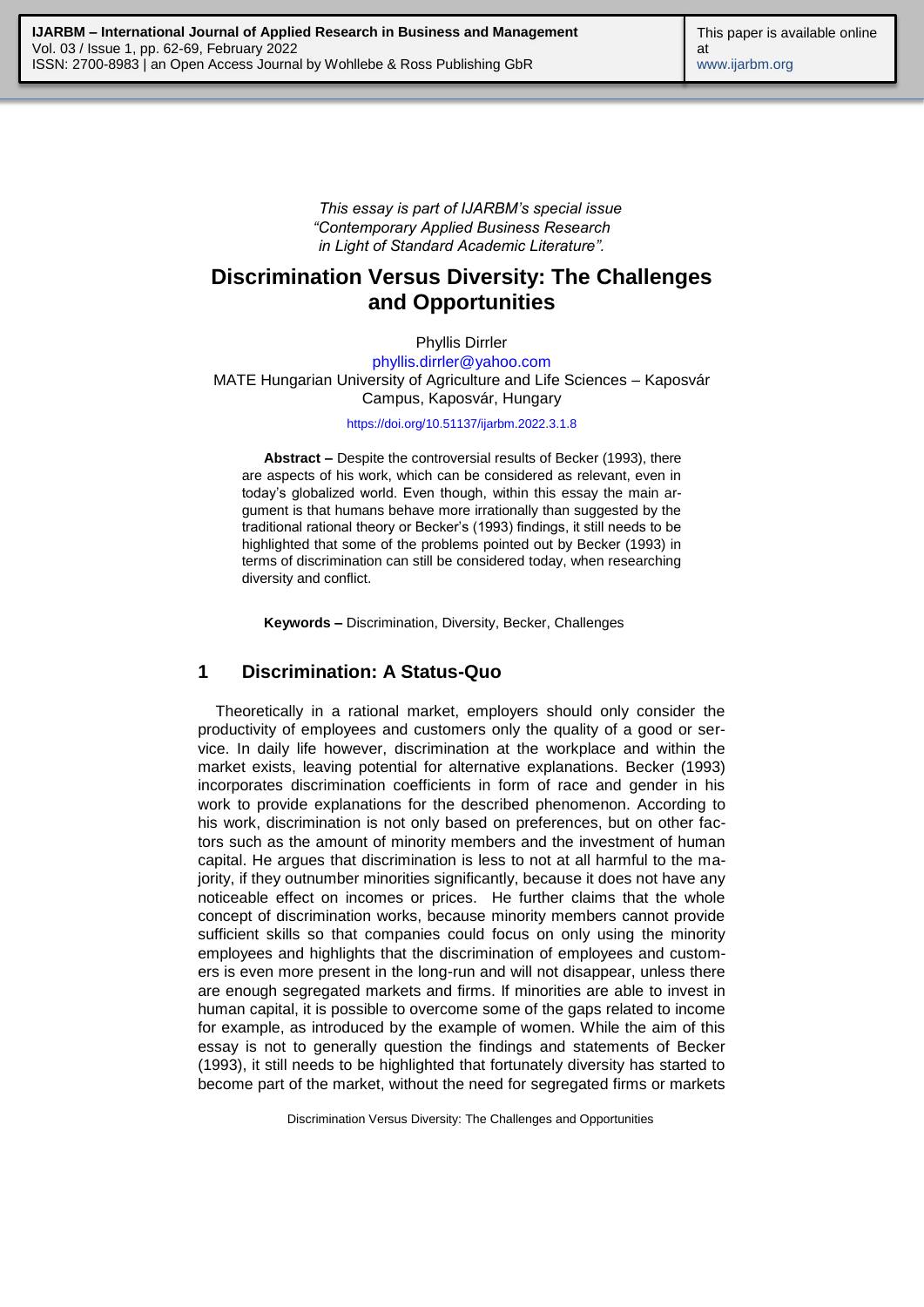for minorities. Generally, diversity can be defined as any attribute people can use to differentiate themselves from other people (Phillips and O'Reilley 1998; Mannix and Neale 2005). Some researchers only focus on race, gender and cultural attributes (Cross et al. 1994), while others strengthen a broader definition, including all possible variables (Thomas and Ely 1996). In contrast to the analysis of Becker (2005), minorities are part of today's businesses and workplaces have become diverse (Mannix and Neale 2005), leading to the assumption that employers behave in a rational way to maximize their benefits. The advantages of diverse teams are expected to be an increase in the variety of ideas, perspectives and approaches, leading to more creativity and better performances (Mannix and Neale 2005). However, the reality often shows that there is still social division, often resulting in negative results (Mannix and Neale 2005) in terms of communication, social integration and conflict (Jehn et al. 1999; Pelled et al. 1999). Within this essay, the goal is to look for alternative explanations for the difficulties of diverse teams, with a specific focus on conflict, which go beyond a pure preference for discrimination and the lack of suffering from discrimination, as suggested amongst others by Becker (1993). Furthermore, first findings are presented on how to overcome these challenges, reaching beyond the investment in human capital.

## **2 Theoretical Findings on Diversity**

Major theoretical findings on the background, causes and effects of diversity are social categorization, social attraction and similarity theory. Social categorization theory claims that differences in the demographic composition of teams influence group processes and performance (Phillips and O'Reilley 1998). It is based on the assumption that individuals perform comparisons and categorize themselves and others according to salient attributes, as for example age, race, membership, status or religion (Tajfel 1981; Turner 1987). Principally, individuals view themselves as more attractive than others and can use the comparison procedure to see themselves as a member of a group (Phillips and O'Reilley 1998). By doing so, it is possible to perform stereotyping (Tajfel 1981) and to view in-group and out-group members, whereas out-group members are automatically regarded as less trustworthy, honest or cooperative (Tajfel 1982). Consequently, some researchers conclude that heterogeneity in teams can lead to decreased satisfaction, increased turnover desires, reduced communication and cooperation and ultimately more conflict (e.g. (Triandis et al. 1994). Similarity attraction theory strengthens these findings and argues that individuals always prefer to work or interact with similar ones, if they can decide themselves (e.g. (Burt and Reagans 1997). In line with the different attributes of diversity, similarity can vary from attitudes and values to demographic variables (Byrne et al. 1966). Again, researchers claim possible negative outcomes to be observed in form of incorrect communication and message distortion (Barnlund and Harland 1963), general performance declines and higher turnover rates (Jehn et al. 1999; Jackson et al. 1993). Similarity theory strengthens these findings by stating that individuals are more attracted to and favor more similar people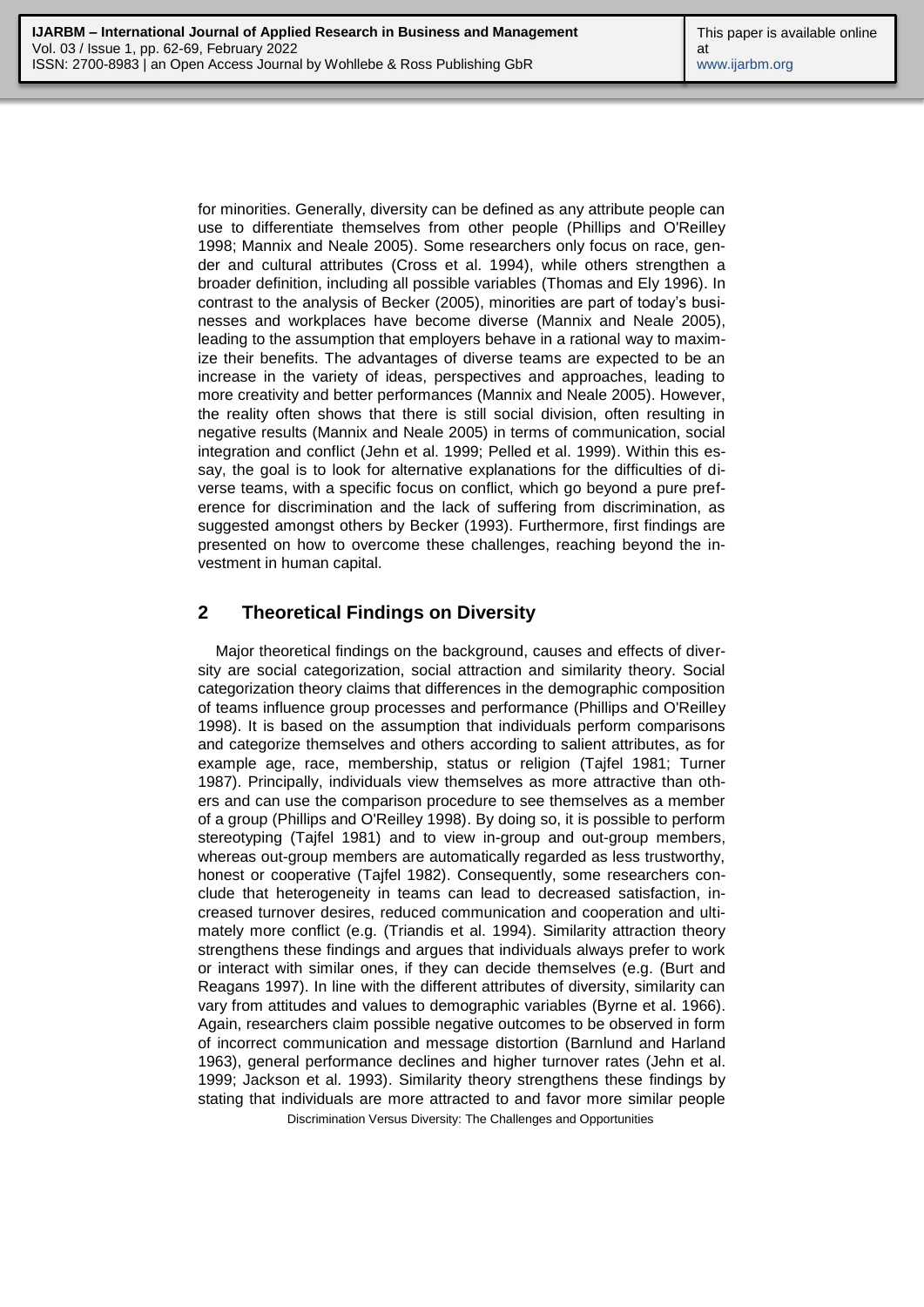(Byrne 1971) and consequently cooperate more with people sharing similar values and beliefs (Williams and O'Reilly, III 1998). The introduced theories indicate that even if people do not actively get involved in discrimination, prejudices remain, and we naturally form in-group and out-groups and generally prefer the interaction with similar others. This is in contradiction to the theory of individual rational choice and also challenges some of the statements of Becker (1993).

### **3 Diversity: A Driver for Conflict**

As already shortly introduced above, diversity can foster negative outcomes, such as increased conflict. Diversity based on sex is reported to cause more conflict, interpersonal tension and less friendliness (Alagna et al. 1982), thus generally having harmful consequences on group processes (Phillips and O'Reilley 1998). Considering ethnicity, race or cultural diversity, there is one group of researchers presenting results that cultural diversity negatively effects group functioning, leading to or being an antecedent of conflict (Vodosek 2005, 2007; Kankanhalli et al. 2006; Wickramasinghe and Nandula 2015). In addition it is stated that cultural diversity lowers team satisfaction, commitment (Vodosek 2005) and increases stereotyping, prejudices, generalizations (Kankanhalli et al. 2006) as well as the intention to quit (Vodosek 2005). Contrasting research findings support the general statement that cultural diversity increases conflict, but in regards to task conflict, this is claimed to have positive effects due to the rise in experiences and discussions (Liu et al. 2008; Paul and Ray 2013). Other types of diversity, based on less obvious aspects, such as tenure or value and beliefs also lead to negative reactions in form of decreased satisfaction and commitment and result in increased conflicts within teams (Mannix and Neale 2005; Jehn et al. 1999; O'Reilly et al.).

### **4 Way to Deal With Diversity**

Considering the negative consequences of diversity, mainly in terms of conflict, the question can arise whether diverse teams should be aimed for or if segregated markets and firms, as suggested by Becker (1993) could be more beneficial. Especially when considering the finding of my research that each conflict bears hidden or obvious costs, which are claimed to be the highest reducible costs of businesses today (Buss 2011). Within my research of conflict and diversity, there is a strong support for diverse teams, even though I am researching the negative consequences and costs of conflict. However, it is important to point out that these research findings do not have the aim to question diverse workgroups, but to point out the challenges in order to manage these teams correctly. There are already a number of research findings, pointing out mediating factors on how to overcome or at least mitigate some harmful consequences. The investment in human capital, as suggested by Becker (1993) can be one option, while leaving it unevaluated if people actually always consider the costs and benefits of it. It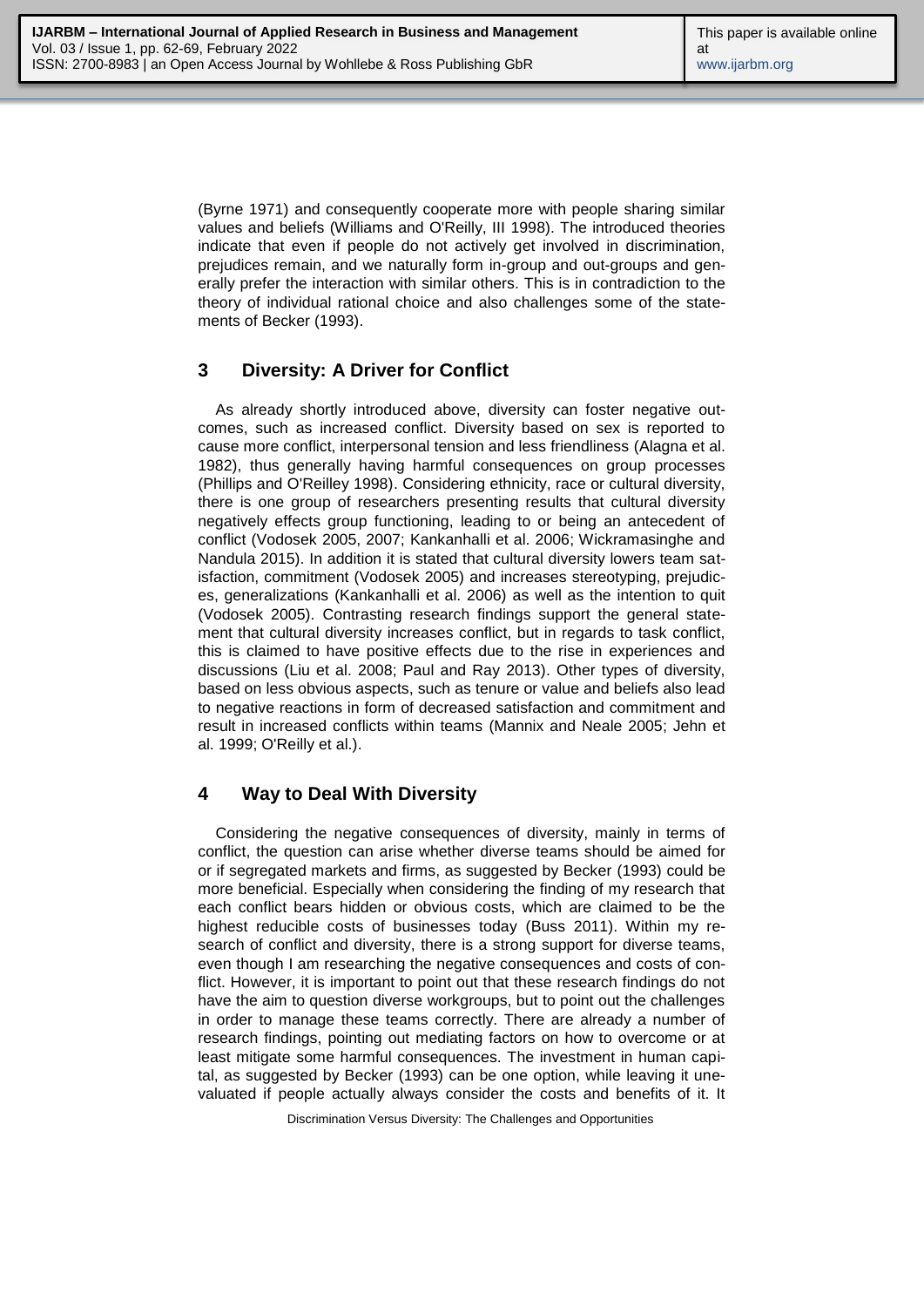needs to be stated that several other factors, such as national variety (Ayub and Jehn 2014), trust (Parayitam and Dooley 2007) or positive emotions (Shah and Jehn 1993) can influence group processes and outcomes positively. Ayub and Jehn describe national separation in form of social distance and national stereotypes and national variety in form of the numerical composition of a group and point out the importance of variety. Within their study they found support that high national variety caused less conflict and higher performances, despite national separation. In case of sex diversity, it was also stated that the proportions between men and women mattered, because in case of men working in predominantly female jobs they did not experience a hostility as the other way around. Stereotyping was also higher in male dominated groups than in female teams (Phillips and O'Reilley 1998).

### **5 Conclusion**

Becker (1993) challenged in his work the traditional theory of rational choice and highlights the need to incorporate a much broader set of variables within the theory. Even without the attempt to fully judge his work, it can be concluded that pointing out the need for re-thinking the traditional rational theory was a first important step. However, considering the findings of discrimination at the workplace, times have changed and diversity has become more natural, even though there is still discrimination taking place. By evaluating the key theories of diversity and the effects on group functioning, mainly in terms of conflict, it can be concluded that even without the preference or support of discrimination, every single person is endangered to at least partially discriminate or under evaluate minorities or so-called outgroup members; thus, also highlighting the actual irrationality of people. Diverse teams bear many challenges, which need to be carefully managed and dealt with to reach the benefits of diversity, while keeping the costs of it in terms of conflict or other negative results such as performance declines low. First ideas have already been presented by scholars how to overcome some of these challenges, by pointing out the importance of trust, variety or national composition amongst others. Scholars and businesses should focus more on these variables to come up with sustainable solutions for diverse teams in form of nationality, sex and other attributes. One opportunity which is brought up by Becker's findings (1993) is the calculation of the costs of discrimination. Considering these costs and comparing them with the additional costs of conflict management or the management of diverse teams in general, can foster the opportunity of higher investments in it, without seeing these costs as lost profit. Despite the controversial findings of Becker (1993) the comparison of discrimination costs against the costs for successful management of diverse teams, including conflict management can be seen as a huge opportunity, especially for businesses nowadays, where the globalization fosters diversity. Becker (1993) however highlights the difficulty to measure discrimination costs, so further research could step in here and investigate on better measurements than salaries on how to address this topic.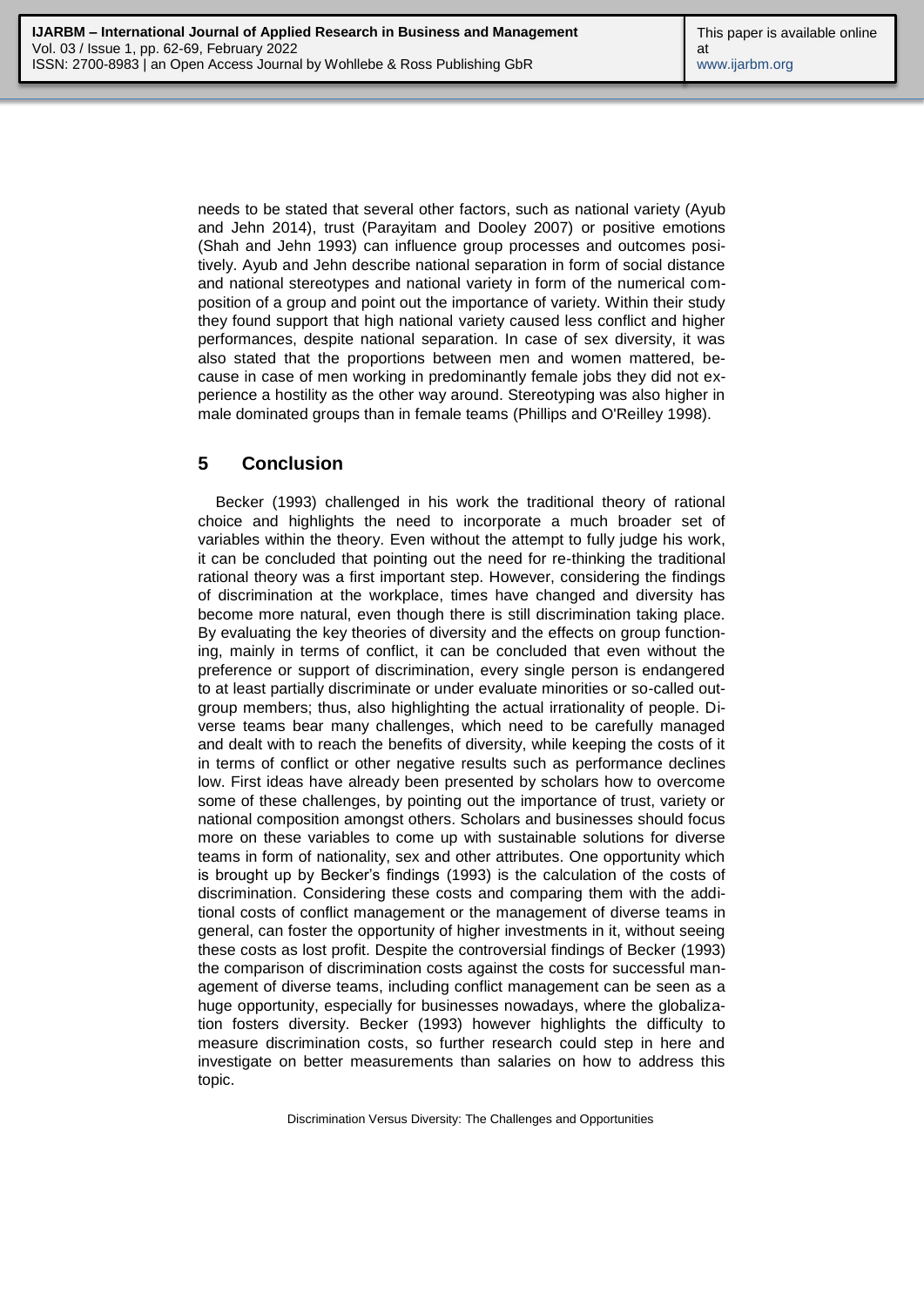#### **6 References**

- Alagna, S.; Reddy, D.; Collins, D. (1982): Perceptions of functioning in mixed-sex and male medical training groups. In Journal of Medical Education 57, pp. 801–803.
- Ayub, N.; Jehn, K. (2014): When diversity helps performance: Effects of diversity on conflict and performance in workgroups. In International Journal of Conflict Management 25 (2), pp. 189–212.
- Barnlund, D.; Harland, C. (1963): Propinquity and prestige as determinants of communication networks. In Sociometry 26, pp. 467–479.
- Becker, Gary S. (1993): The Economic Way of Looking at Behavior. In The Journal of Political Economy 101 (3), pp. 385–409.
- Burt, R.; Reagans, R. (1997): Homophily, legitimacy, and competition: Bias in manager peer evaluations. In Working Paper, Graduate School of Business.
- Buss, Helmut (2011): Controlling Conflict Costs: The Business Case of Conflict Management. In Journal of the International Ombudsman Association 4 (1).
- Byrne, D.; Clore, G.; Worchel, P. (1966): The effect of economic similaritydissimilarity as determinants of attraction. In Journal of Personality and Social Psychology 4, pp. 220–224.
- Byrne, Donn (1971): The Attraction Paradigm. New York, NY: Academic Press.
- Cross, E.; Katz, J.; Miller, F.; Seashore, E. (1994): The promise of diversity. IL: Irwin: Burr Ridge.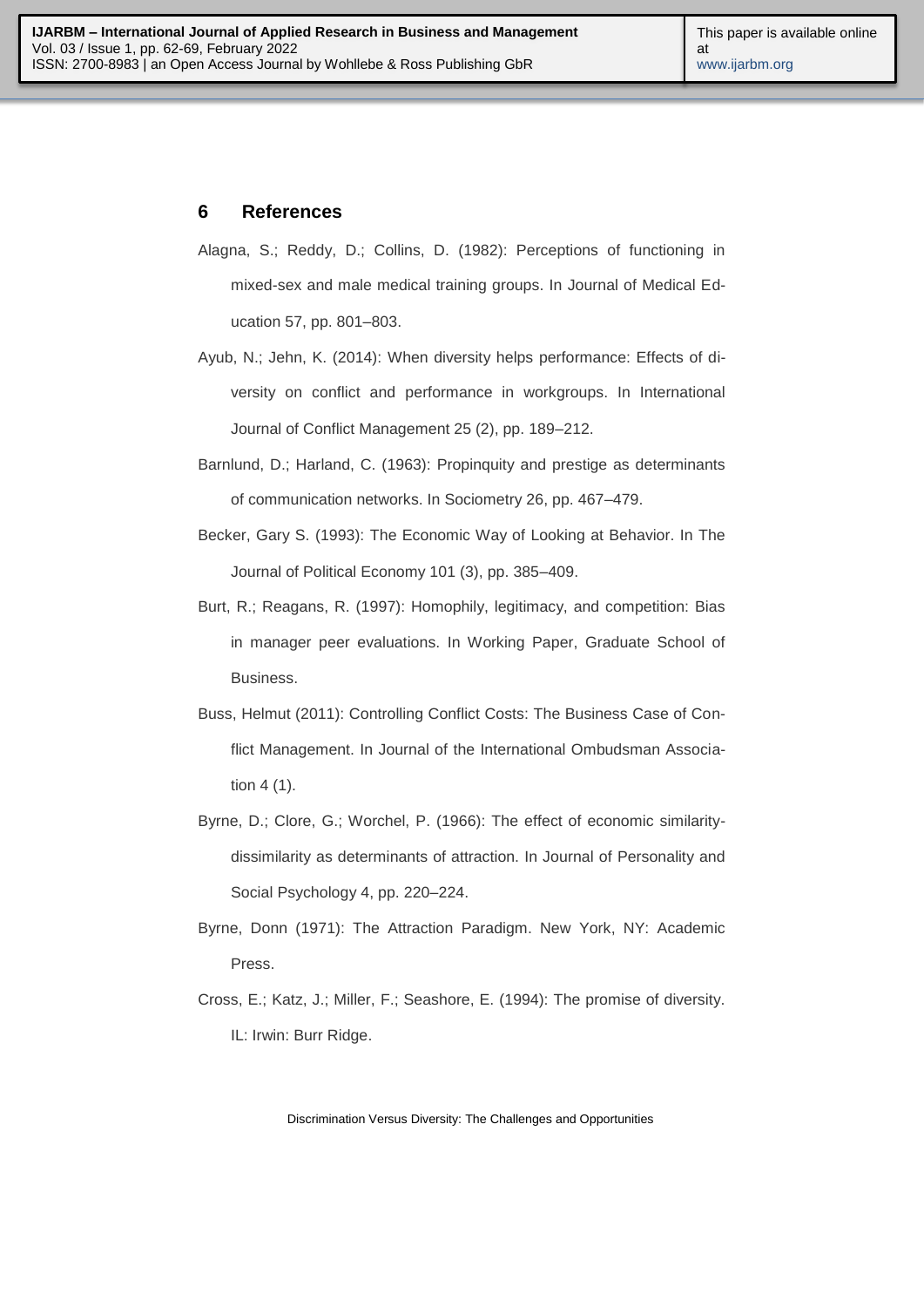- Jackson, S.; Stone, V.; Alvarez, E. (1993): Socialization amidst diversity: Impact of demographics on work team oldtimers and newcomers. In Research in Organizational Behavior 15.
- Jehn, K. A.; Northcraft, G. B.; Neale, M. A. (1999): Why differences make a difference: A field study of diversity, conflict, and performance in workgroups. In Administrative Science Quarterly 44, pp. 741–763.
- Kankanhalli, Atreyi; Tan, Bernhard C.Y.; Wei, Kwok-Kee (2006): Conflict and Performance in Global Virtual Teams. In Journal of Management and Information Systems 23 (3), pp. 237–274.
- Liu, Yongmei; Luo, Manling; Wei, Xuhua (Eds.) (2008): The Effects of Cultural Diversity, Conflict and Conflict Management on Performance in Global Virtual Teams.
- Mannix, E.; Neale, M. A. (2005): What differences make a difference? The promise and reality of diverse teams in organizations. In American Psychological Society 6 (2), pp. 31–55.
- O'Reilly, C.; Snyder, R.; Boothe, J.: Effects of executive team demography on organizational change. In G. Huber ad W. Glick (Eds.), Organizational change and redesign, pp. 147–175.
- Parayitam, S.; Dooley, R. S. (2007): The relationship between conflict and decision outcomes: Moderating effects of cognitive- and affect-based trust in strategic decision-making teams. In International Journal of Conflict Management 18 (1), pp. 42–73.
- Paul, Souren; Ray, Sumati (Eds.) (2013): Cultural Diversity, Group Interaction, Communication Covergence, and Intra-group Conflict in Global Vir-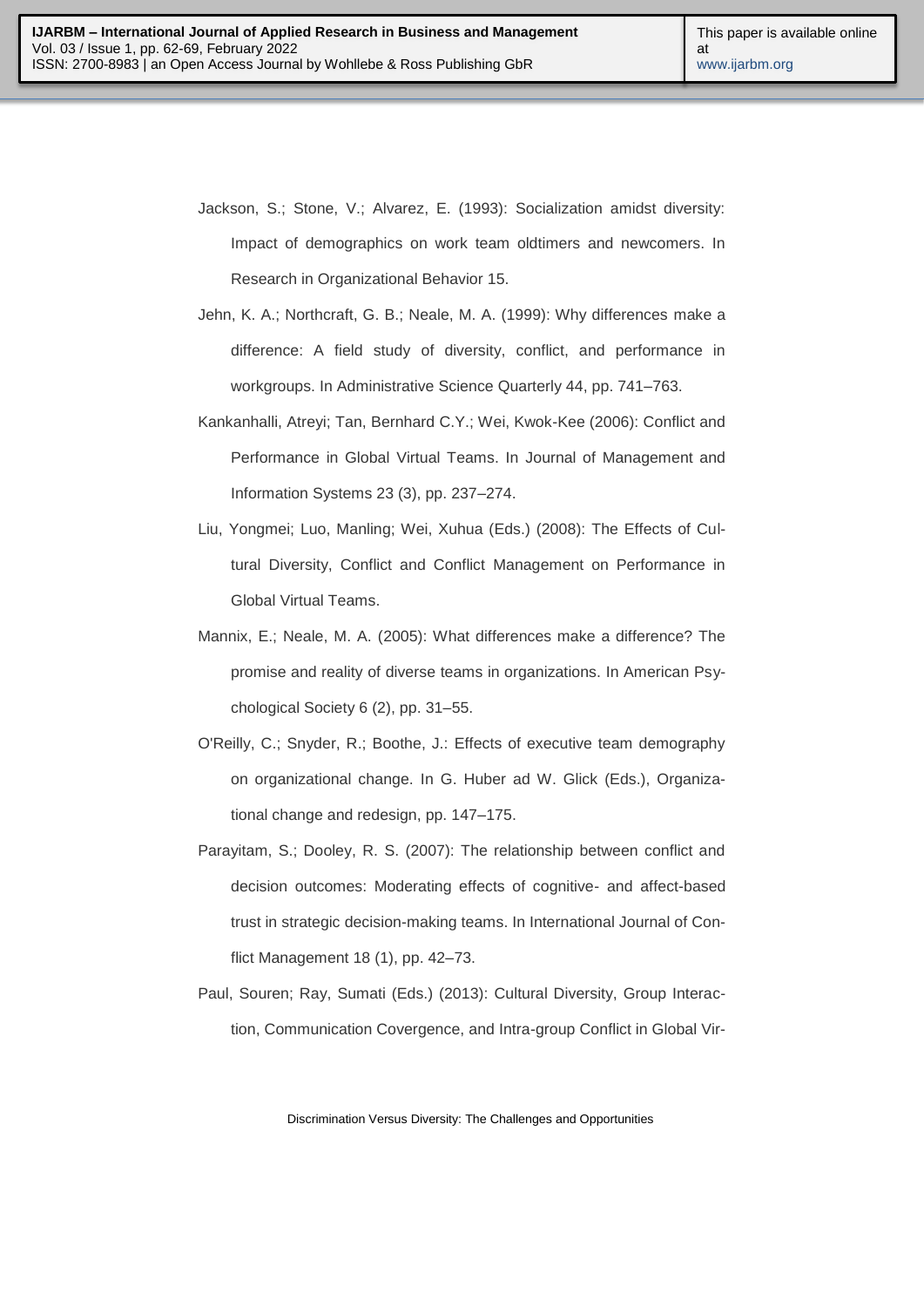tual Teams: Findings from a Laboratory Experiment. 46th Hawaii International Conference on System Services.

- Pelled, L.; Eisenhardt, K.; Xin, K. (1999): Exploring the black box: An analysis of workgroup diversity, conflict, and performance. In Administrative Science Quarterly 44, pp. 1–28.
- Phillips, K. W.; O'Reilley, C. A. (1998): Demography and Diversity in Organizations: A Review of 40 Years of Research. In Research in Organizational Behavior 20, pp. 77–140.
- Shah, P. P.; Jehn, K. A. (1993): Do friends perform better than acquaintances? The interaction of friendship, conflict, and task. In Group Decision Negotiation 2, pp. 149–165.
- Tajfel, H. (1981): Human groups and social categories: Studies in social psychology. Cambridge, England: Cambridge University Press.
- Tajfel, H. (1982): Social identity and intergroup relations. Cambridge: Cambridge University Press.
- Thomas, D.; Ely, R. (1996): Making differences matter: A new paradigm for managing diversity. In Harvard Business Review 74, pp. 79–90.
- Triandis, H.; Kurowski, L.; Gelfand, M. (1994): Workplace Diversisty. In Consulting Psychologists Press 4, pp. 769–827.
- Turner, J. (1987): Rediscovering the social group: A social categorization theory. Oxford, UK: B. Blackwell.
- Vodosek, Markus (2005): Cultural diversity, intragroup conflict, and group outcomes: Evidence for a mediated relationship. In Academy of Management Best Conference Paper.